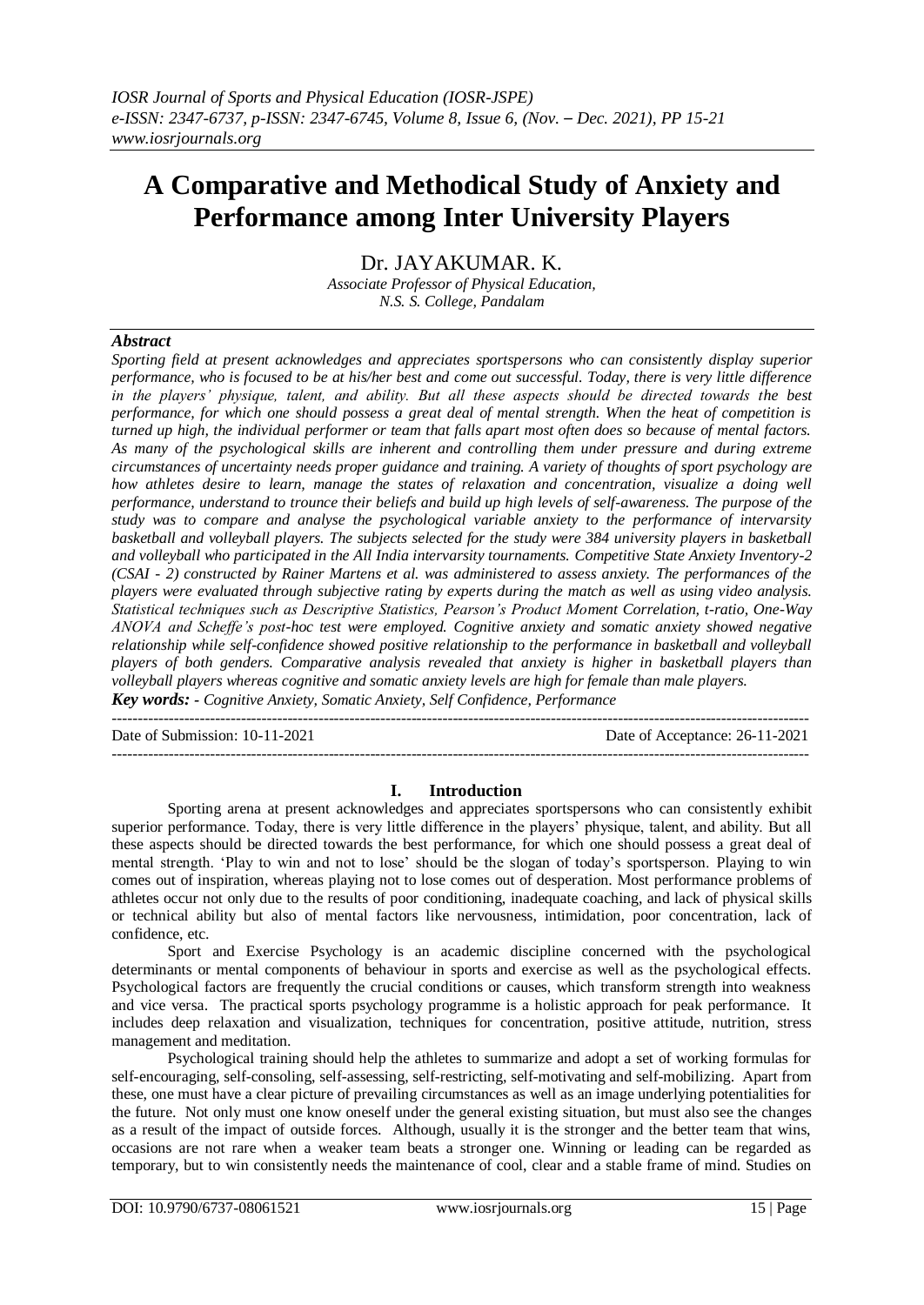anxiety are very crucial for the performance of today's athletes and the present paper seeks an analysis and comparison of this psychological component with performance.

Anxiety is one of the most prevalent topics in sports and exercise psychology. It is considered as a psychological manifestation involving all dimensions of athlete such as psychological behaviour and psychological process of sports performance. The person's worries about events, their occurrences and consequences in general are the sources of anxiety. In order to facilitate peak performances by athletes, sports psychologists have considered the three different aspects of anxiety such as cognitive anxiety, somatic anxiety and self-confidence. All these components influence performance in different ways. Somatic anxiety refers to involuntary psychological arousal. It is particularly prevalent at the beginning of a game and has an "Inverted U" relationship with performance. That is players who are too physically relaxed or aroused will not perform best. It increases as the game situations approach to its climax, especially if the score is close, and will negatively affect performance. Cognitive anxiety pertains to the individual's negative concerns about performance regardless of the individual's skill level (Krane, Joyce and Rafeld, 1994). Gould, Petlichkoff and Weinberg (1984) have reported that the strongest predictor of cognitive anxiety was years of experience. Advanced players reported more facilitative interpretations of their anxiety than novices (Perry and Williams, 1998). But self-confidence accounts for a greater proportion of variance in performance than cognitive or somatic anxiety which is highly possessed by the elite performers (Hardy, 1996).

Spielberger (1971) introduced the terms state anxiety and trait anxiety. He defined state anxiety as an immediate emotional state that is characterized by apprehension, fear and tension accompanied by physiological arousal. State anxiety is a temporary, ever changing emotional state. But trait anxiety, a feature of personality and an acquired behavioural outlook, is a predisposition to perceive certain environmental situations as threatening and to respond to these situations. Within the context of sports, those individuals who are low trait anxious and experience high state anxiety would find it facilitate to a peak performance, but those individuals who are high trait anxious and experience low state anxiety will find it difficult to perform well. (Hardy et al.1996).

Whenever one is more anxious the body shows a number of warnings which may result in mental, tactical and execution errors. Some of the immediate physical or somatic symptoms are palpitations of the heart, muscle tension, sense of fatigue, increased heart rate, blood pressure, changes in respiratory rate, etc. Some of the cognitive cues or warnings are sense of confusion, forgetting details, inability to concentrate, resorting to old habits and inability to make decisions. The coach should be sensitive to swings of anxiety among the members of his team. The ability to deal effectively with anxiety among the sportsmen is one of the prime considerations and the elimination of anxiety as a whole is not desirable. The anxiety levels of the athlete, particularly around the time of stressful competition, frequently change. Each athlete is different and should be treated as an individual. To understand anxiety, we must consider the person, the situation and the ongoing interactive process.

The anxiety-performance relationship is a prominent research issue and a practical concern for sports participants. Typical pre-game rituals and pep-talks are aimed to increase arousal or get players 'psyched-up' for competitions. It has been established that generally performance is best at an optimal level of physiological arousal. However, the optimal level varies with the individual, activity and situation. Probing of the anxietyperformance relationship reveals that the ability to control anxiety is the key in separating better and poorer performers. Anxiety can be correlated with the release of adrenalin in the body and is something which can either detract or enhance the performance level. The effects of anxiety on athletic performance vary not only based on individual but also on the type of sport, gender and level of experience.

The present study was undertaken with the objective of comparing the anxiety to the performance of intervarsity basketball and volleyball players.

#### **II. Hypothesis**

• There will be significant relationship between the anxiety variables, such as cognitive anxiety, somatic anxiety, and self-confidence, to performance among intervarsity basketball players and volleyball players of both sexes.

• There will be significant differences between anxiety variables of basketball players and volleyball players.

• There will be significant differences between anxiety variables of male (basketball players and volleyball players) and female (basketball players and volleyball players).

• There will be significant difference in anxiety variables among the four subgroups namely men basketball players, women basketball players, men volleyball players and women volleyball players.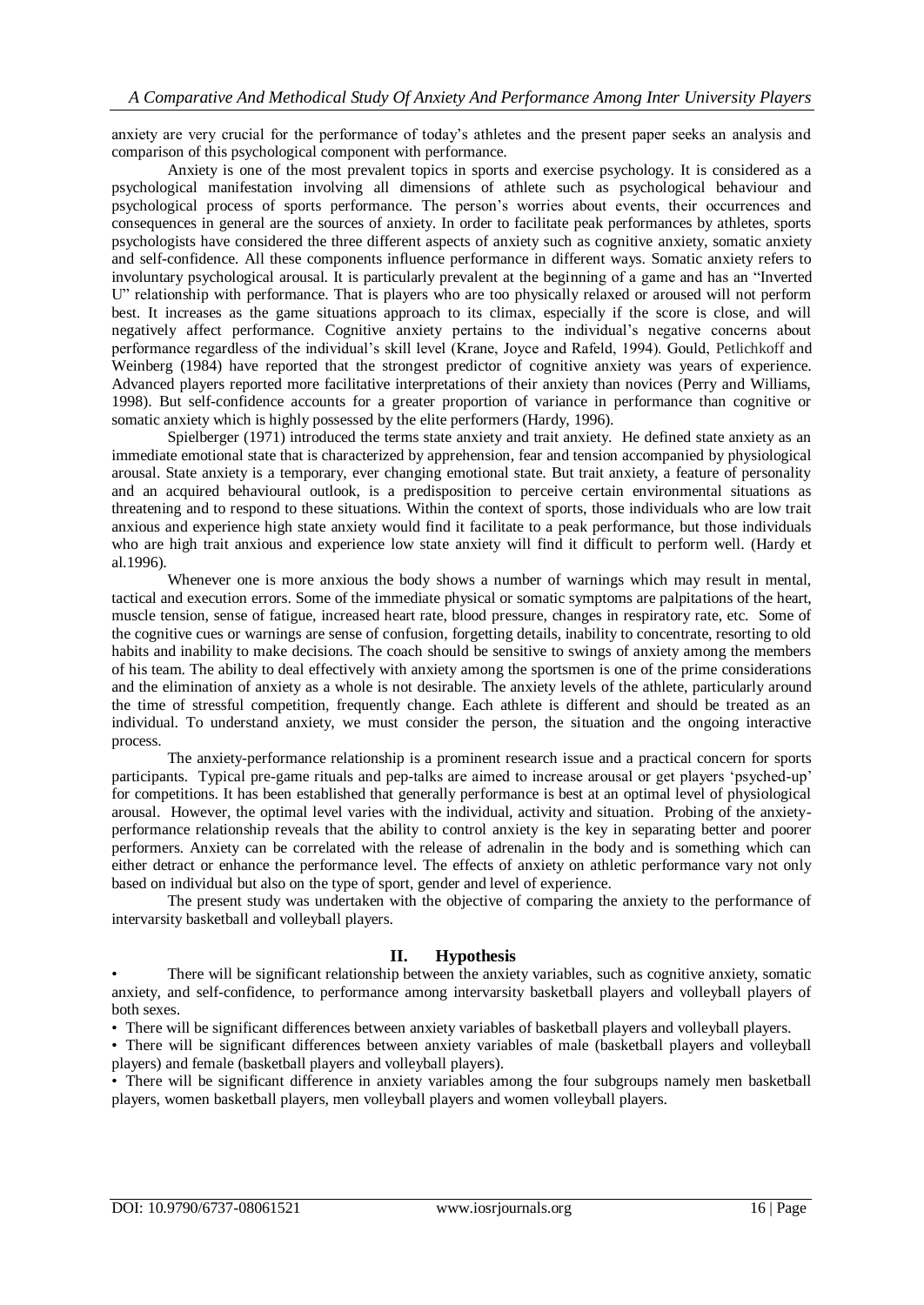## **III. Significance of the Study**

By knowing the relationship of anxiety variables to performance and sport wise (basketball and volleyball) and gender wise differences would help coaches to deal with individual sportspersons and with sports groups in helpful and insightful ways. Also the findings of the study would assist coaches to communicate more readily with clinical and experimental psychologists in availing psychological services in the testing of athletes, remedial aspects, psychological preparation, and short term clinical counseling, of emotional problems faced by athletes.

## **IV. Methodology**

## **1. Selection of subjects**

 384 University level players of 37 universities from all over India (192 basketball Players (96 Male and 96 Female) and 192 Volleyball Players (96 Male and 96 Female)

Age group:  $18 - 25$  years

## **2. Selection of Variable & Tool Employed**

- Cognitive Anxiety, Somatic Anxiety and Self-confidence
- Competitive State Anxiety Inventory-2 (CSAI-2) invented by Rainer Martens et al.

## **3. Collection of Data**

Data were collected from the participants of All India Inter University Basketball (Men & Women) and Volleyball (Men & Women) tournaments.

## **4. Statistical Techniques**

- i) Descriptive Statistics
- ii) Pearson's Product Moment Correlation
- iii) t-ratio
- iv) One-Way Analysis of Variance and Scheffe's post-hoc test

*The statistical analyses were done on the collected data and the results obtained are depicted in the following tables (Table 1 to 12).*

| <b>Variables</b>  | <b>Minimum</b> | <b>Score</b> |    | <b>Maximum</b><br>Score | Range |    | Mean  |       | S D  |      |
|-------------------|----------------|--------------|----|-------------------------|-------|----|-------|-------|------|------|
|                   | M              |              | M  | F                       | М     |    | M     | F     | M    |      |
| Cognitive anxiety | 10             | 10           | 24 | 25                      | 15    | 16 | 18.38 | 18.64 | 3.33 | 2.84 |
| Somatic anxiety   | 11             |              | 25 | 23                      | 15    | 13 | 18.01 | 18.13 | 3.07 | 2.77 |
| Self confidence   | 16             | 16           | 31 | 30                      | 16    | 15 | 22.76 | 21.96 | 4.04 | 3.27 |

**Table 1 Descriptive Analysis of Anxiety of Male and Female Basketball Players**

 $N = 96$  for each category

**Table 2 Descriptive Analysis of Anxiety of Male and Female Volleyball Players**

| Variables         |    | <b>Minimum</b><br><b>Score</b> | <b>Maximum</b><br><b>Score</b> |    | Range |    | Mean  |       | S D  |      |
|-------------------|----|--------------------------------|--------------------------------|----|-------|----|-------|-------|------|------|
|                   | M  | г                              | M                              | г  | M     |    | M     | F     | М    | F    |
| Cognitive anxiety | 10 | 10                             | 22                             | 24 | 13    | 15 | 17.28 | 18.49 | 2.85 | 2.89 |
| Somatic anxiety   | 09 | 10                             | 21                             | 22 | 13    | 13 | 16.80 | 18.13 | 2.57 | 2.58 |
| Self confidence   | 16 | 16                             | 31                             | 28 | 16    | 13 | 22.72 | 20.39 | 3.91 | 2.41 |

 $N = 96$  for each category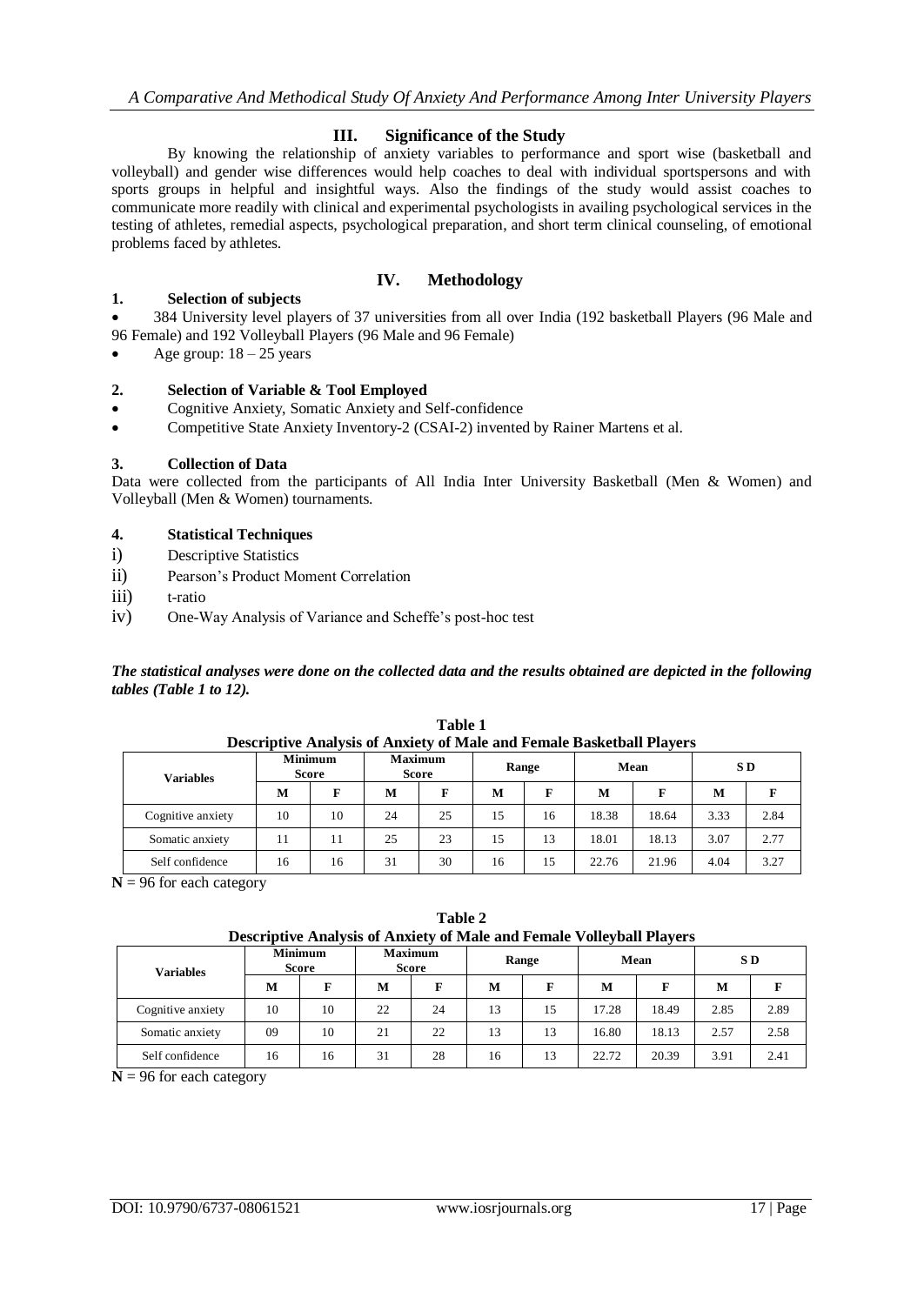| <b>Basketball and Volleyball Players</b>     |                       |                   |                   |          |  |
|----------------------------------------------|-----------------------|-------------------|-------------------|----------|--|
| <b>Variables Correlated with Performance</b> |                       | <b>Basketball</b> | <b>Volleyball</b> |          |  |
|                                              | Male                  | Female            | Male              | Female   |  |
| Cognitive anxiety                            | $-0.61*$              | $-0.60*$          | $-0.75*$          | $-0.46*$ |  |
| Somatic anxiety                              | $-0.62*$              | $-0.50*$          | $-0.69*$          | $-0.46*$ |  |
| Self confidence                              | $0.95*$<br>$\sqrt{2}$ | $0.89*$           | $0.97*$           | $0.91*$  |  |

**Table 3 Relationship of Anxiety Variables to Performance of Male and Female** 

 $*$  N=  $\frac{96}{6}$  for each category, Significant at 0.05 level, tab r  $(94)$  = 0.25

| Table 4                                                                     |  |  |
|-----------------------------------------------------------------------------|--|--|
| t-ratio done on Anxiety Variables between Basketball and Volleyball Players |  |  |
|                                                                             |  |  |

| <b>Variables</b>  | <b>Groups Means</b> |                   | DM    | $\sigma$ DM | t-ratio |
|-------------------|---------------------|-------------------|-------|-------------|---------|
|                   | <b>Basketball</b>   | <b>Volleyball</b> |       |             |         |
| Cognitive anxiety | 18.51               | 17.89             | 0.620 | 0.307       | $2.02*$ |
| Somatic anxiety   | 18.07               | 17.46             | 0.604 | 0.285       | $2.12*$ |
| Self confidence   | 22.36               | 21.55             | 0.807 | 0.364       | $2.22*$ |

\*Significant at 0.05 level t  $_{0.05}$  (382) = 1.97

| Table 5                                                           |  |
|-------------------------------------------------------------------|--|
| t-ratio done on Anxiety Variables between Male and Female Players |  |

| <b>Variables</b>  | <b>Groups Means</b> |        | DM    | $\sigma$ DM | t-ratio |
|-------------------|---------------------|--------|-------|-------------|---------|
|                   | Male                | Female |       |             |         |
| Cognitive anxiety | 17.77               | 18.60  | 0.831 | 0.306       | $2.72*$ |
| Somatic anxiety   | 17.35               | 18.16  | 0.812 | 0.283       | $2.87*$ |
| Self confidence   | 22.78               | 21.17  | 1.608 | 0.357       | $4.51*$ |

\*Significant at 0.05 level t  $_{0.05}$  (382) = 1.97

| Table 6                                                           |
|-------------------------------------------------------------------|
| Analysis of Variance done on Cognitive Anxiety of Male and Female |
| <b>Basketball and Volleyball Players</b>                          |

|                | <b>Source of Variance</b> | <b>Sum of Squares (SS)</b> | df    | <b>Mean Squares (MS)</b> | F-ratio |
|----------------|---------------------------|----------------------------|-------|--------------------------|---------|
| Between Groups | 110.22                    |                            | 36.74 |                          |         |
|                |                           |                            |       |                          | $4.13*$ |
| Within Groups  | 3382.14                   | 380                        | 8.90  |                          |         |

\*Significant at 0.05 level F  $_{0.05}$  (3, 380) = 2.63

| Table 7                                                         |  |
|-----------------------------------------------------------------|--|
| Post-Hoc Analysis done on Cognitive Anxiety of Different Groups |  |

|                       |                            | <b>Groups Means</b>   |                            |                        | <b>Critical</b>   |  |
|-----------------------|----------------------------|-----------------------|----------------------------|------------------------|-------------------|--|
| <b>Basketball Men</b> | <b>Basketball</b><br>Women | <b>Volleyball Men</b> | <b>Volleyball</b><br>Women | <b>Mean Difference</b> | <b>Difference</b> |  |
| 18.38                 | 18.64                      |                       |                            | 0.26                   | 0.43              |  |
| 18.38                 |                            | 17.28                 |                            | $1.10*$                | 0.43              |  |
| 18.38                 |                            |                       | 18.49                      | 0.11                   | 0.43              |  |
|                       | 18.64                      | 17.28                 |                            | $1.36*$                | 0.43              |  |
|                       | 18.64                      |                       | 18.49                      | 0.17                   | 0.43              |  |
|                       |                            | 17.28                 | 18.49                      | $1.21*$                | 0.43              |  |

\* Significant at 0.05 level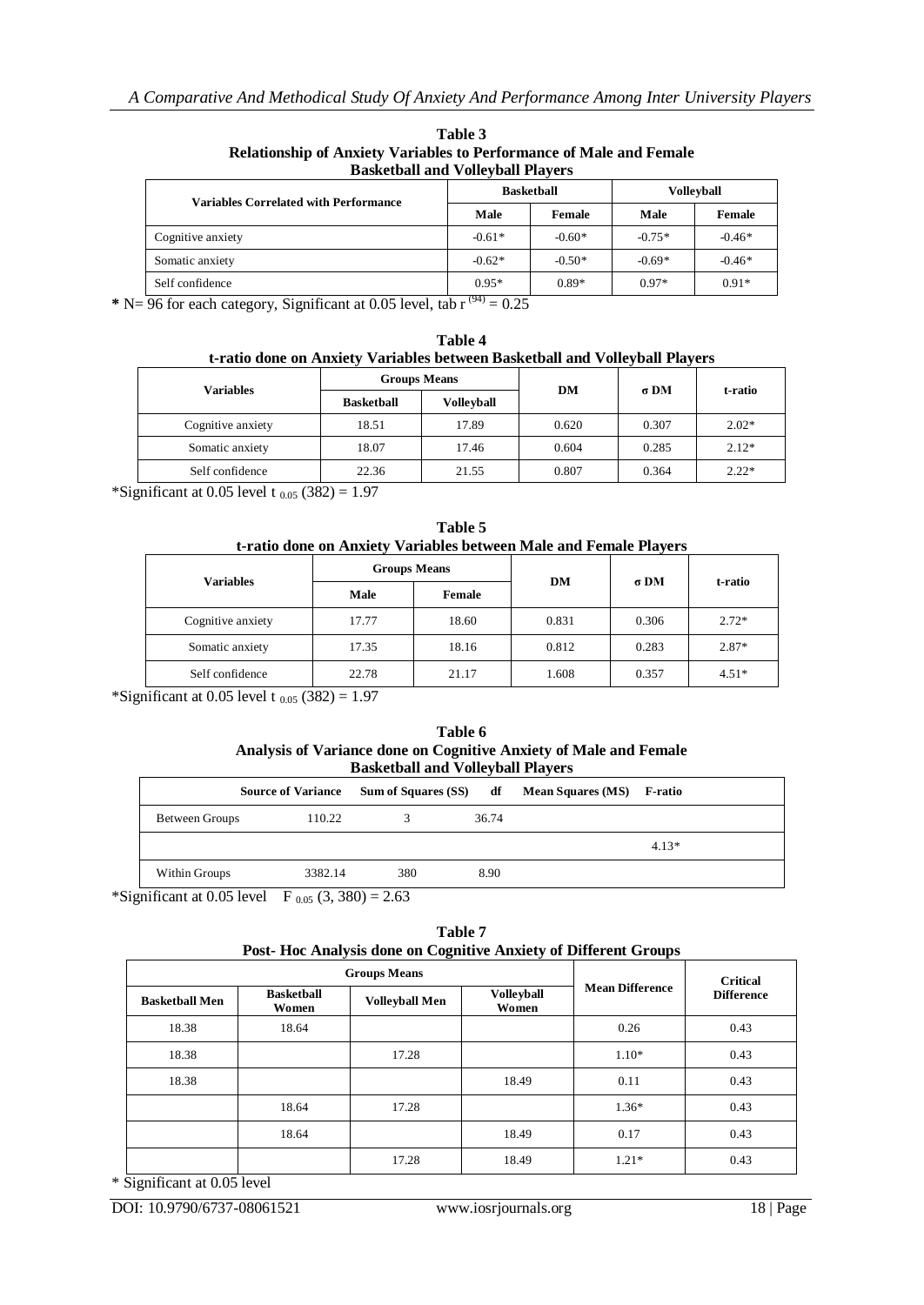| .<br>Analysis of Variances done on Somatic Anxiety of Male and Female<br><b>Basketball and Volleyball Players</b> |                           |                            |  |       |                          |                |  |  |  |
|-------------------------------------------------------------------------------------------------------------------|---------------------------|----------------------------|--|-------|--------------------------|----------------|--|--|--|
|                                                                                                                   | <b>Source of Variance</b> | <b>Sum of Squares (SS)</b> |  | df    | <b>Mean Squares (MS)</b> | <b>F-ratio</b> |  |  |  |
| Between Groups                                                                                                    | 119.68                    |                            |  | 39.89 |                          |                |  |  |  |
|                                                                                                                   |                           |                            |  |       |                          | $5.26*$        |  |  |  |
| Within Groups                                                                                                     | 2883.23                   | 380                        |  | 7.59  |                          |                |  |  |  |

**Table 8**

\*Significant at 0.05 level F  $_{0.05}$  (3, 380) = 2.63

#### **Table 9 Post- Hoc Analysis done on Somatic Anxiety of Different Groups**

|                | <b>Groups Means</b> |                |                  |                        | <b>Critical</b>   |
|----------------|---------------------|----------------|------------------|------------------------|-------------------|
| <b>BB</b> Male | <b>BB</b> Female    | <b>VB</b> Male | <b>VB</b> Female | <b>Mean Difference</b> | <b>Difference</b> |
| 18.01          | 18.13               |                |                  | 0.12                   | 0.40              |
| 18.01          |                     | 16.80          |                  | $1.21*$                | 0.40              |
| 18.01          |                     |                | 18.13            | 0.12                   | 0.40              |
|                | 18.13               | 16.80          |                  | $1.33*$                | 0.40              |
|                | 18.13               |                | 18.13            | 0.00                   | 0.40              |
|                |                     | 16.80          | 18.13            | $1.33*$                | 0.40              |

\* Significant at 0.05 level

| Table 10                                                      |
|---------------------------------------------------------------|
| Analysis of Variance done on Self Confidence of Men and Women |
| <b>Basketball and Volleyball Players</b>                      |

| Dasiverball and vollevball I lavely                                                                                 |                           |     |                            |    |                           |       |  |
|---------------------------------------------------------------------------------------------------------------------|---------------------------|-----|----------------------------|----|---------------------------|-------|--|
|                                                                                                                     | <b>Source of Variance</b> |     | <b>Sum of Squares (SS)</b> | df | Mean Squares (MS) F-ratio |       |  |
| Between Groups                                                                                                      | 354.78                    |     | 18.26                      |    |                           |       |  |
|                                                                                                                     |                           |     |                            |    |                           | 9.84* |  |
| Within Groups                                                                                                       | 456547                    | 380 | 12.01                      |    |                           |       |  |
| $\mathcal{L}(\mathbf{C})$ is the contract of $\mathcal{L}(\mathbf{C})$ in the contract of $\mathcal{L}(\mathbf{C})$ |                           |     |                            |    |                           |       |  |

\*Significant at 0.05 level F  $_{0.05}$  (3, 380) = 2.63

|                                                               |  | Table 11 |  |
|---------------------------------------------------------------|--|----------|--|
| Post Hoc Analysis done on Self Confidence of Different Groups |  |          |  |
|                                                               |  |          |  |

|                |                  | <b>Groups Means</b> |                  | <b>Mean Difference</b> | <b>Critical</b>   |
|----------------|------------------|---------------------|------------------|------------------------|-------------------|
| <b>BB</b> Male | <b>BB</b> Female | <b>VB Male</b>      | <b>VB Female</b> |                        | <b>Difference</b> |
| 22.76          | 21.96            |                     |                  | $0.80*$                | 0.50              |
| 22.76          |                  | 22.72               |                  | 0.04                   | 0.50              |
| 22.76          |                  |                     | 20.39            | $2.37*$                | 0.50              |
|                | 21.96            | 22.72               |                  | $0.76*$                | 0.50              |
|                | 21.96            |                     | 20.39            | $1.57*$                | 0.50              |
|                |                  | 22.72               | 20.39            | $2.33*$                | 0.50              |

\* Significant at 0.05 level

**Table 12**

#### **Relationship of Selected Psychological Variables to Performance of Basketball and Volleyball Players of Both Sexes**

| <b>Variables Correlated with</b><br><b>Performance</b> | <b>Coefficient of Correlation</b> |                  |          |           |  |  |  |
|--------------------------------------------------------|-----------------------------------|------------------|----------|-----------|--|--|--|
| Groups                                                 | <b>BB</b> Male                    | <b>BB</b> Female | VB Male  | VB Female |  |  |  |
| Cognitive anxiety                                      | $-0.61*$                          | $-0.60*$         | $-0.75*$ | $-0.46*$  |  |  |  |
| Somatic anxiety                                        | $-0.62*$                          | $-0.50*$         | $-0.69*$ | $-0.46*$  |  |  |  |
| Self confidence                                        | $0.95*$<br>$\sqrt{2}$             | $0.89*$          | $0.97*$  | $0.91*$   |  |  |  |

\* N= 96, Significant at 0.05 level, tab  $r^{(94)} = 0.25$ 

The multi dimensional anxiety theory (Martens et al., 1982), predicts that cognitive A-state and state self-confidence would be stronger predictors of performance than would somatic-A state, because somatic anxiety manifestations are hypothesized to dissipate at the onset of competition. Various studies have established negative linear relationship between cognitive-A state anxiety and performance (Rodrigo et al.1990; Cox, 1986 Bird and Horn, 1990), and a positive linear relationship between state self-confidence and performance (Hardy, 1996). Contrary to expectations, and previously observed results, somatic anxiety displayed a negative linear relationship to performance, not the curvilinear relationship as found in previous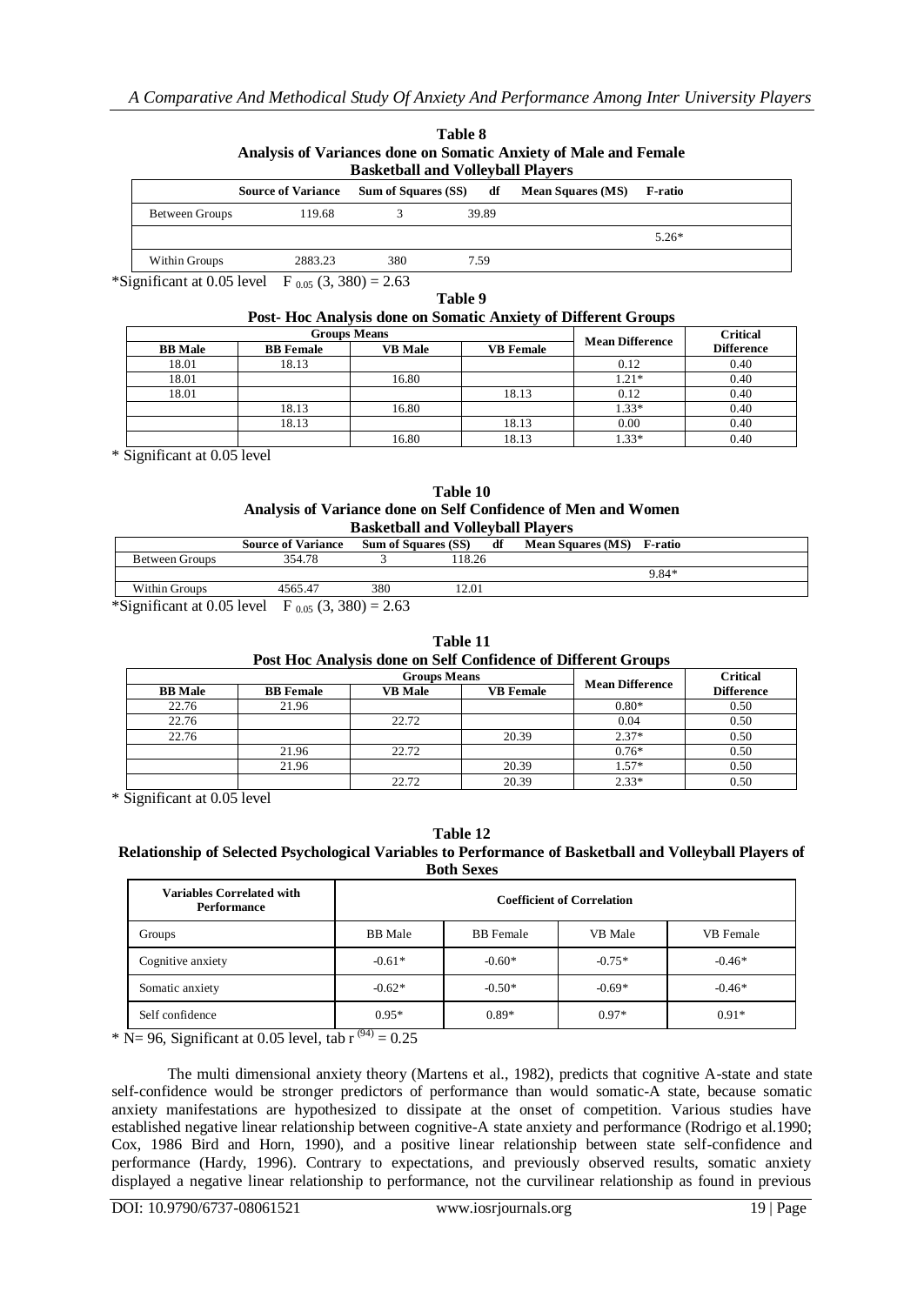studies. Similar findings have been observed in the studies by Kirby and Liu (1999) and Martin and Hall (1997). The relationship of Somatic A-state to performance has been inconsistent (Krane, 1991), and somatic anxiety has been hypothesised to be influenced by task complexity and task duration. Moreover, Krane (1991) relates the catastrophe theory predictions as indirect support for such findings for somatic anxiety relationship to performance.

The basketball players were found to have more cognitive anxiety and somatic anxiety as well as selfconfidence than volleyball players. This might have been because basketball provides greater chances for body contact, aggressive movements with opponents on the court. Besides that, the opponents can obstruct any scoring moves by committing fouls. This might be a significant factor which do counts much in basketball players to be more anxious than volleyball players. Another significant finding was that the basketball players are more self-confident than volleyball players. This might have been due to the fact that the former group was found to be more cohesive than the latter group, which invariably might have improved their self-confidence as the team members could significantly contribute for better performance through teamwork. Men players showed less cognitive anxiety and somatic anxiety than women players. Self-confidence was found to be more in men players than women players.

In the case of comparisons among the different sub groups men volleyball players were found to have less cognitive anxiety and somatic anxiety differing significantly from that of basketball men, basketball women and volleyball women. While in the case of self-confidence volleyball women was found to be less confident than basketball men, basketball women and volleyball men. The second less confident were the basketball women as they differed significantly than that of basketball men and volleyball men. At the same time, no significant difference was found between men basketball players and men volleyball players.

The hypothesis that there would be significant relationships between the anxiety variables, such as cognitive anxiety, somatic anxiety and self confidence, to performance among intervarsity basketball players and volleyball players of both sexes is accepted. The hypothesis that there would be significant differences in anxiety variables, aggression and group cohesion variables among the four sub groups, namely men basketball players, women basketball players, men volleyball players and women volleyball players, is accepted in the case among some sub groups and rejected in all other cases.

## **V. Results:**

#### **1. Relationship of Anxiety to Performance**

i) Cognitive anxiety and somatic anxiety showed significant negative correlations to performance in basketball and volleyball players of both sexes.

ii)Self-confidence showed significant positive relationship to performance in basketball and volleyball players of both sexes.

#### **2. Comparison of Anxiety among Basketball and Volleyball Players**

i) Basketball players had significantly higher anxiety (cognitive anxiety, somatic anxiety and self-confidence) than volleyball players.

**3. Comparison of Anxiety among Men and Women Players**

i) Women players had significantly higher cognitive anxiety and somatic anxiety than men players.

#### **4. Comparison of anxiety among different sub samples**

i) Volleyball men players showed lower cognitive anxiety and somatic anxiety than volleyball women and basketball men players. Volleyball women players had lower self-confidence than volleyball men and basketball women players

#### **Recommendations**

1.While designing the training program the coaches should give more emphasis on psychological variables such as anxiety, aggression and group cohesion for improvement in performance.

2. The study may be replicated on subjects of higher level, using different tools on other sports disciplines and age groups.

#### **References: -**

- [1]. Cox, Richard.H., (1994) Sport Psychology, Concepts and Applications (3rd ed) USA; WCB Brown of Benchmark Publishers.
- Faxty, Bryant J. (1989). Psychology in Contemporary Sport. 3<sup>rd</sup> Ed. Englewood Cliffs: N J. Prentice Hall Inc., [3]. Franty, Eryant J. (1989). Psychology in Contemporary Sport. 3<sup>rd</sup> Ed. Englewood Cliffs: N J. Prentice Hal
- Hardy,L. (1990). A Catastrophe Model of Performance in Sport. In J.G.Jones & L. Hardy (Eds), New York: John Wiley & Sons Ltd.
- [4]. Hardy, L., Jones, G., and Gould, D. (1996). Understanding Psychological Preparation for Sport: Theory and Practice to Elite Performers. Wiley, Chichester.
- [5]. Martens, R., (1987). Coaches Guide to Sport Psychology. Human Kinetics, Champaign, Illinois.<br>[6]. Martens, R., Vealey, R.S., & Burton, D. (1990). Competitive Anxiety in Sport. Champaign, II.:
- [6]. Martens, R., Vealey, R.S., & Burton, D. (1990). Competitive Anxiety in Sport. Champaign, IL: Human Kinetics Books.